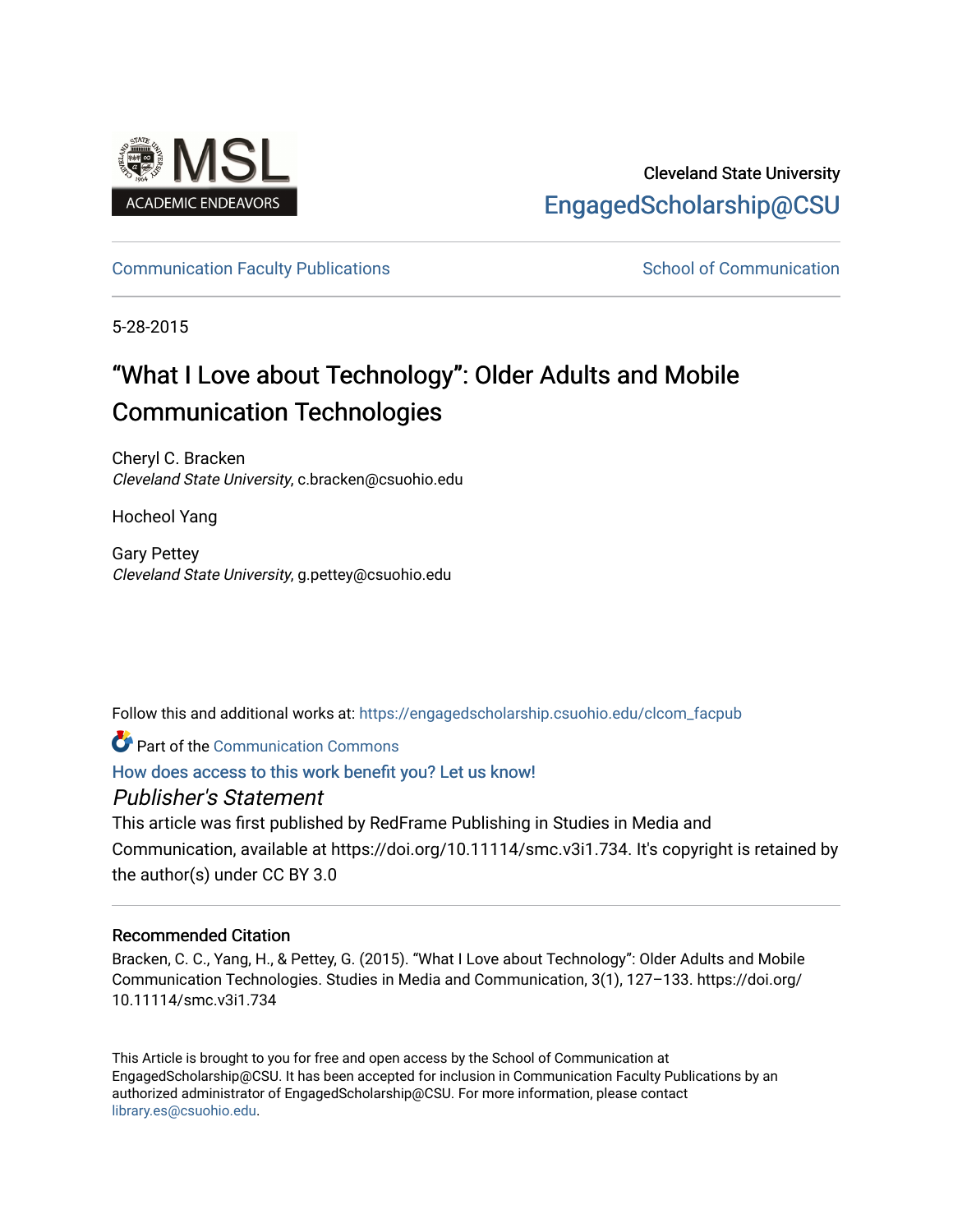# "What I Love about Technology": Older Adults and Mobile Communication Technologies

Cheryl Campanella Bracken, Hocheol Yang, Gary Pettey

#### **Abstract**

In a series of in-depth interviews, ten older adults described their use and experience with mobile technologies (e.g., E-readers and tablets). The results reveal that while older adults may not be leaders in new technology adoption, they do utilize mobile technology when they find it useful. The participants expressed both satisfaction and some frustration with their mobile devices. Participants suggested that the devices allowed them to partake in behaviors they might not be able to otherwise enjoy for a variety of physical and social reasons.

#### **1. Introduction**

As communication technology has become more mobile and people more connected, there continues to be discussions and concerns about the difference between so-called native and non-native users of digital media. The concern is often that older adults are not adopting digital, mobile technologies or that they do not know how to use them. There are many speculations about the reasons for this. Some have suggested that small screens and buttons (Hasan & Nasir, 2008) are difficult for older eyes and fingers to effectively use. Others have suggested that older adults have an inherent fear of new technologies (Roupa, Nikas, Gerasimou, Zafeiri, Giasyrani, Kazitori, & Sotiropoulou, 2010). In the current study, we sought to explore how older adults are using mobile technologies as well as to explore potential barriers for use and adoption.

#### *1.1 Mobile Media Use*

Current technological developments have allowed for the consolidation of many traditional media channels (e.g. books, newspapers, television, and Internet) into portable, lightweight devices. There are now more American adults reading information on mobile devices than in traditional print. While earlier research established that older adults adopt new technology at slower rates than young adults (Olson, O'Brien, Rogers, & Chamess, 2011), by April 2012, for the first time more than half (53%) of American adults aged 65 and older reported adopting online technology (i.e., Internet and e-mail) (Zickuhr & Madden, 2012). Data from the same time period demonstrates that E-reader/Tablet usage by older adults is increasing. Specifically, 18% of 18-to-29 year olds, 23% of 30-to-49 year olds, 16 % of 50-to-64 year olds, and 11% of adults over 64 years reported owning E-readers (Zickuhr & Madden, 2012). Similarly, as the access to E-books via mobile devices increased, university libraries saw E-books usage surpassed borrowing of printed books (Shen, 2011). This increase in digital reading experiences reflects not only the early adopters and the younger generation but a growth in usage across different generations. While most tablets can serve as E-readers with a downloaded app (i.e., Kindle), earlier research focused on interest and adoption of E-readers as a stand-alone technology. Prior research reported that a media user's awareness, interest, and adoption intention of E-readers was found to be negatively related to age of the respondent (Jung, Chan-Olmsted, Park, & Kim, 2012). Jung et al.'s results were consistent with Chi and Chadha (2011) who reported a negative relationship between digital media usage and age

Older adults report engaging in a limited range of Internet activities compared with younger adults. For example, social media usage has only recently been integrated into older adults' Internet use. Among adult Internet users, adults under 30 years old reported more than twice the social media use compared to adults older than 65 years old. (86% versus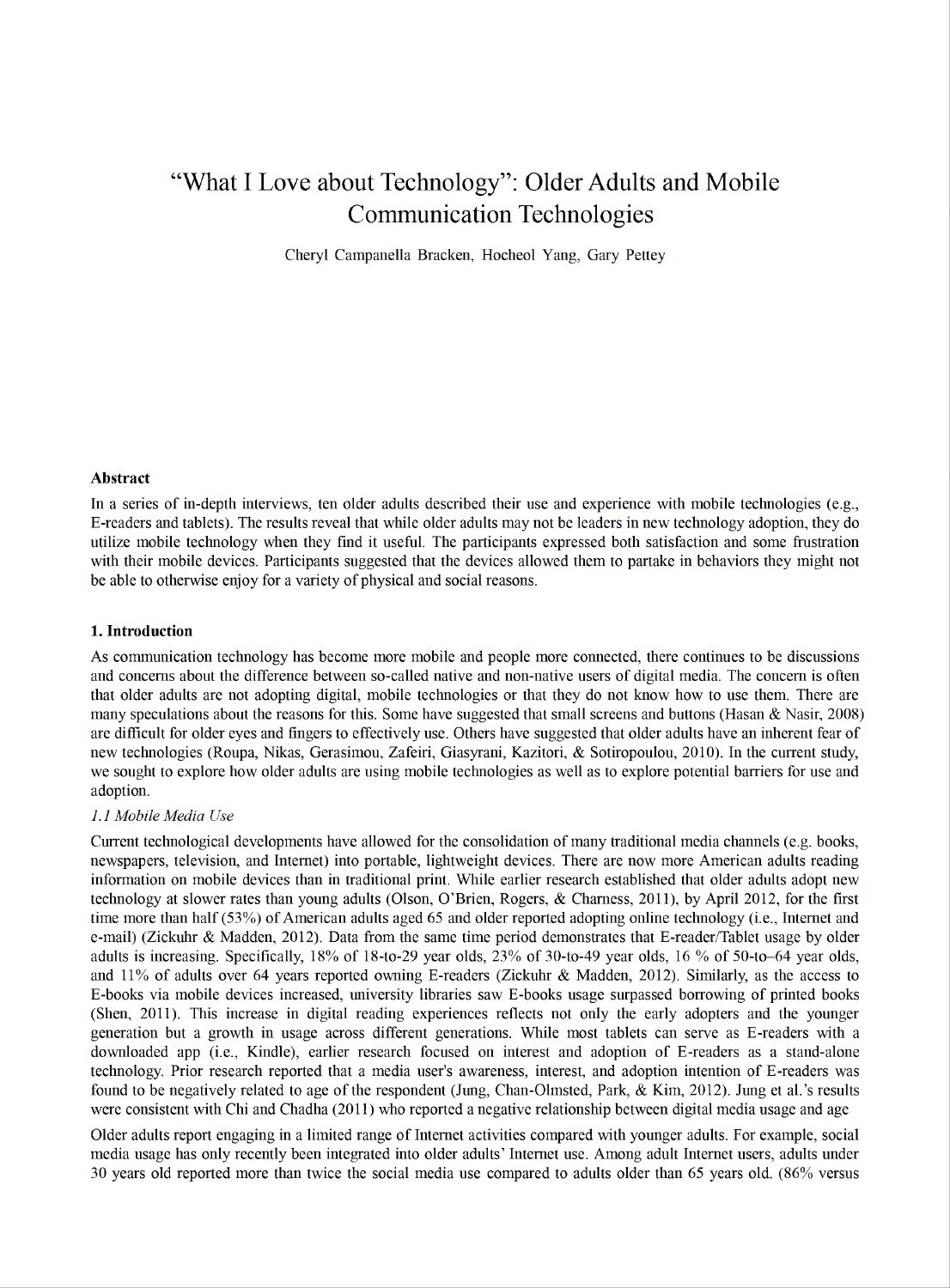34%) (Zickuhr & Madden, 2012). This trend is also found in consumers' purchase intentions with younger consumers reporting higher intentions to purchase new media devices. This has implications in other areas of social engagement such as political participation (Wei, 2012).

# *1.2 Technology' Acceptance Model*

One potentially useful theoretical approach to explain why people adopt a new media technology is the Technological Acceptance Model (TAM) (Davis, 1989). TAM originally focused on two factors that were found to predict the likelihood of technology acceptance: perceived usefulness and the perceived ease of use. Early studies applying this model found that perceived usefulness was a stronger predictor than perceived ease of use. Over time other factors have been studied and introduced. In 2003, the Unified Theory of Acceptance and Use of Technology (UTAUT) was published (Venkatesh, Morris, Davis & Davis, 2003). This model amalgamates several other technology adoptions models including: Theory of Reasoned Action, Innovation Diffusion Theory, and Social Cognitive Theory. Within the UTAUT framework, four factors that have been found to influence technology adoption. The factors are: 1) Performace expectancy or the how much individuals believe that using the technology will help him or her (Venkatesh et al, 2003); 2) Effort expectancy or the perceived ease of use associated with the technology (Venkatesh et al, 2003); 3) Social influence or the extent to which individuals perceive others feel it is important to use this particular technology (Venkatesh et al, 2003); and 4) Facilitating conditions or the extent to which individuals feel there is support to assist them in using the technology (Venkatesh et al, 2003).

#### *1.3 Research Questions*

Based on the increasing usage of the Internet and mobile technologies, we identified a two-fold research question: 1) What do older adults like (or dislike) about mobile technologies such as E-readers and tablets? And, 2) How do these technologies fit into the media use of the older adult user? These questions will be addressed through the use of interviews which allow the participants to tell their own story about their relationship to mobile media.

The current study is an exploratory qualitative investigation and attempts to provide a description of the experience of older adults who are using mobile technologies. The study is an exploratory introduction into their experiences and differs from prior studies which have focused on adoption and use obstacles.

#### **2. Methodology**

Given the nature of the research questions, the most appropriate methodology was personal interviews. Such a strategy allows participants to be able to use their own words to describe their experiences. The researchers were interested in talking to older adults who had prior experience using mobile technologies. Therefore, participation was restricted to older adults who owned and used an E-reader or tablet (e.g., Nook, Kindle, iPad) for at least 6 months. All the participants were recruited from a retirement community, which has a wide range of housing options ranging from detached homes to nursing home care. The staff at a retirement community assisted the researchers in identifying older adults who were using various mobile technologies. All the participants in the study were living independently in either their own home or apartment within the retirement community. The current study focused on older adults' use of tablets and E-readers – we did not include phones. It should be noted that none of the older adults in the study owned a smart phone at the time the interviews were conducted.

# *2.1 Research Design*

Ten structured interviews with probes were conducted at a retirement community over a two-week period in a suburban city located in the Midwestern region of the United States. Each interview lasted between 40 and 60 minutes. A pair of trained interviewers met the participants in the community hall of the retirement community. The conversations were audio recorded and later transcribed. The interviews included questions such as "(Please) tell me a story about how you use your E-reader or tablet"; and "How easy is it of you to use your E-reader or tablet?"

#### *2.2 Participant Characteristics*

Nine women and one man between the ages of 69 to 89 years old were interviewed. Table <sup>1</sup> summarizes participants and their mobile technology ownership and usage.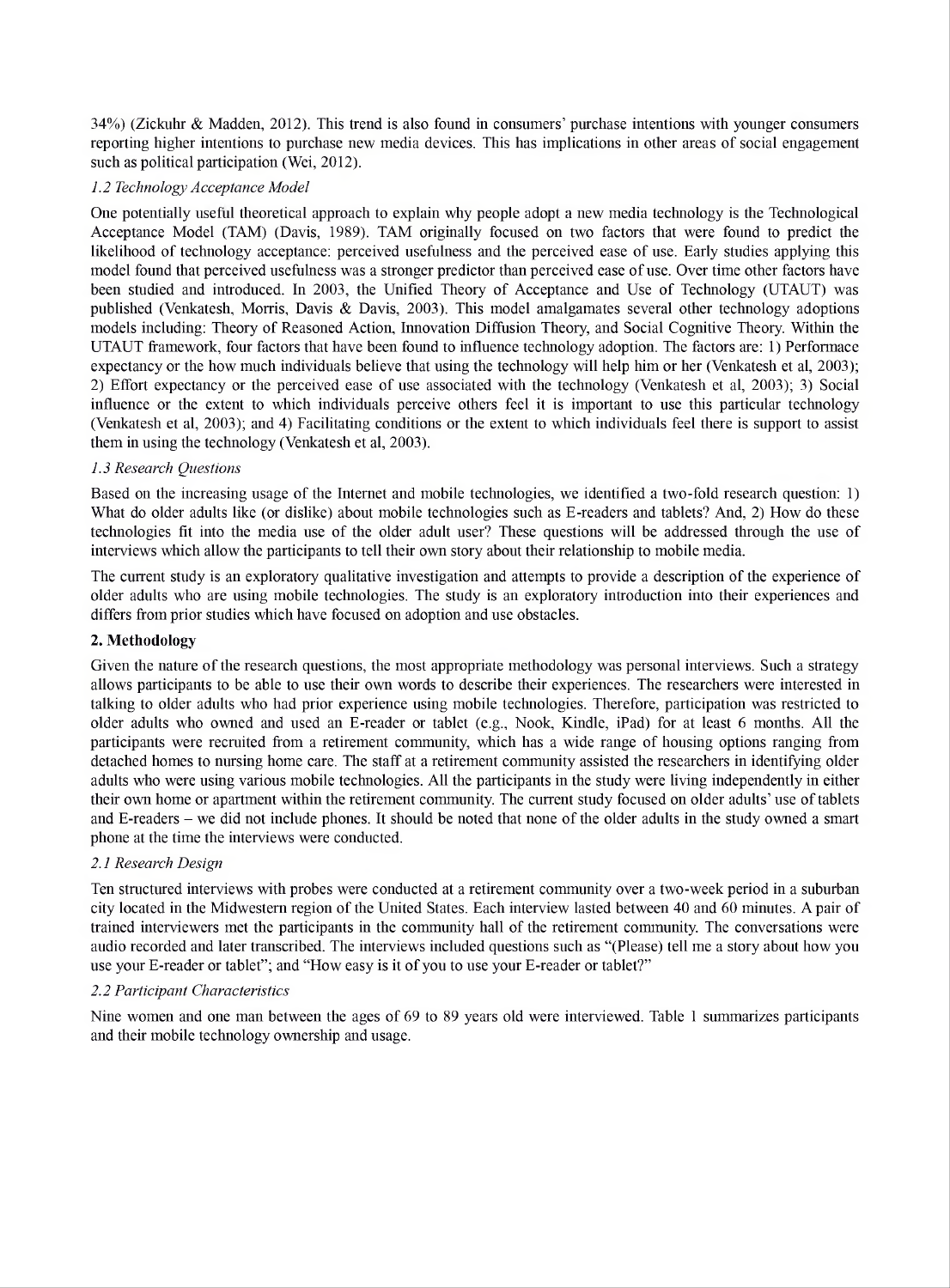| Participant Number | Name*  | Age | Sex    | Type of Mobile Media | Length of Ownership              | Daily Usage             |
|--------------------|--------|-----|--------|----------------------|----------------------------------|-------------------------|
| 1                  | Sue    | 69  | Female | Nook color           | 7 months                         | 45 minutes              |
| $\overline{2}$     | Nancy  | 84  | Female | Nook                 | 12 months                        | Periodic                |
| 3                  | Joe    | 78  | Male   | IPad                 | 6 months                         | Periodic                |
| 4                  | Carrie | 78  | Female | <b>Nook</b>          | 18 months                        | Periodic                |
| 5                  | Irene  | 89  | Female | Kindle               | 9 months                         | More than 4 hours a day |
| 6                  | Lisa   | 87  | Female | IPad                 | 48 months (4 years)              | More than 4 hours a day |
| 7                  | Mary   | 76  | Female | Nook                 | 9 months                         | 2 hours                 |
| 8                  | Tina   | 72  | Female | Kindle fire          | 8 months                         | More than 4 hours a day |
| 9                  | Rita   | 75  | Female | Ipad <sub>2</sub>    | 18 months                        | 2 hours                 |
| 10                 | Bettie | 81  | Female | Playaway             | 36 months<br>$(3 \text{ years})$ | 4 hours                 |

Table 1. Summary of participants and Ereader and /or tablet usage.

Note:  $* =$  Names are fictitious.

# **3. Analysis and Results**

The interview data was transcribed and commonalties were identified. To establish validity, the commonalities reported here were identified independently by the two researchers who each read the notes taken by the interviewers, listened to the transcription, and identified themes. Firstly, the basic usage and description ofthe E-reader/tablet used are discussed. Secondly, the themes are presented and detailed. Lastly, the future research directions are outlined.

#### *3.1 Ownership ofE-reader/Tablets*

Six of the 10 participants received their E-reader or tablet as a gift or second hand from a family member (who had upgraded their own device). One participant received a tablet from a car dealership as an incentive gift for purchasing a car, and another was given her tablet as a reward for participating in a medical study. It is noteworthy that even though they desired to own a mobile device, most of the participants did not purchase the technology for themselves. However, one participant reported she did research and relied on consumer reports to help her choose which brand and model to purchase. This use of external expertise is consistent with prior research that older adults prefer to review as much information as possible about products prior to making a purchase (Campanelli, 1991). Four participants owned various versions of the Nook by Barnes and Noble, two participants owned a version of the Kindle, three participants owned Apple iPads, and other one participant used preloaded audio books from the library (i.e. Playaway). The average time of ownership was 17 months. Participants reported using their mobile devices on a daily basis, although daily use ranged from occasional use to 4 or more hours each day.

#### *3.2 OlderAdults, Mobile Technologies, and UTAUT*

Overall, the expectation of the technology for the current participants ran contrary findings of previous research. Ofthe participants interviewed none identified usability (Hasan & Nasir, 2008), fears of new technology (Roupa et al., 2010), low interest, awareness and adoption intentions (Jung, et al., 2012) as an unsolvable obstacle to adopt mobile media.

The advantages and disadvantages older adult participants reported are partially consistent with the Unified Theory of Acceptance and Use of Technology model (UTAUT) (Venkatesh et al, 2003). While the authors ofthe current study did not create interview questions based on the UTAUT, the resulting descriptions of E-reader and tablet use by the older adults interviewed can be grouped into four factors found in the model. The four factors are performance expectancy, effort expectancy, social influence and facilitating conditions. Each ofthese factors are discussed below.

# *3.3 Performance Expectancy*

Performance expectancy has been defined as the extent to which an individual feels using a communication technology will assist them in reaching a goal-either in a work setting or a personal achievement (Venkatesh et al, 2003). There are several performance expectancy factors reported by the older adults in the current study regarding their use of E-readers. Firstly, E-readers have convenient functions and portable sizes for older adults (This will be discussed in more detail below). Secondly, reading books was the identified by 7 of the 10 interviewees as most important function and the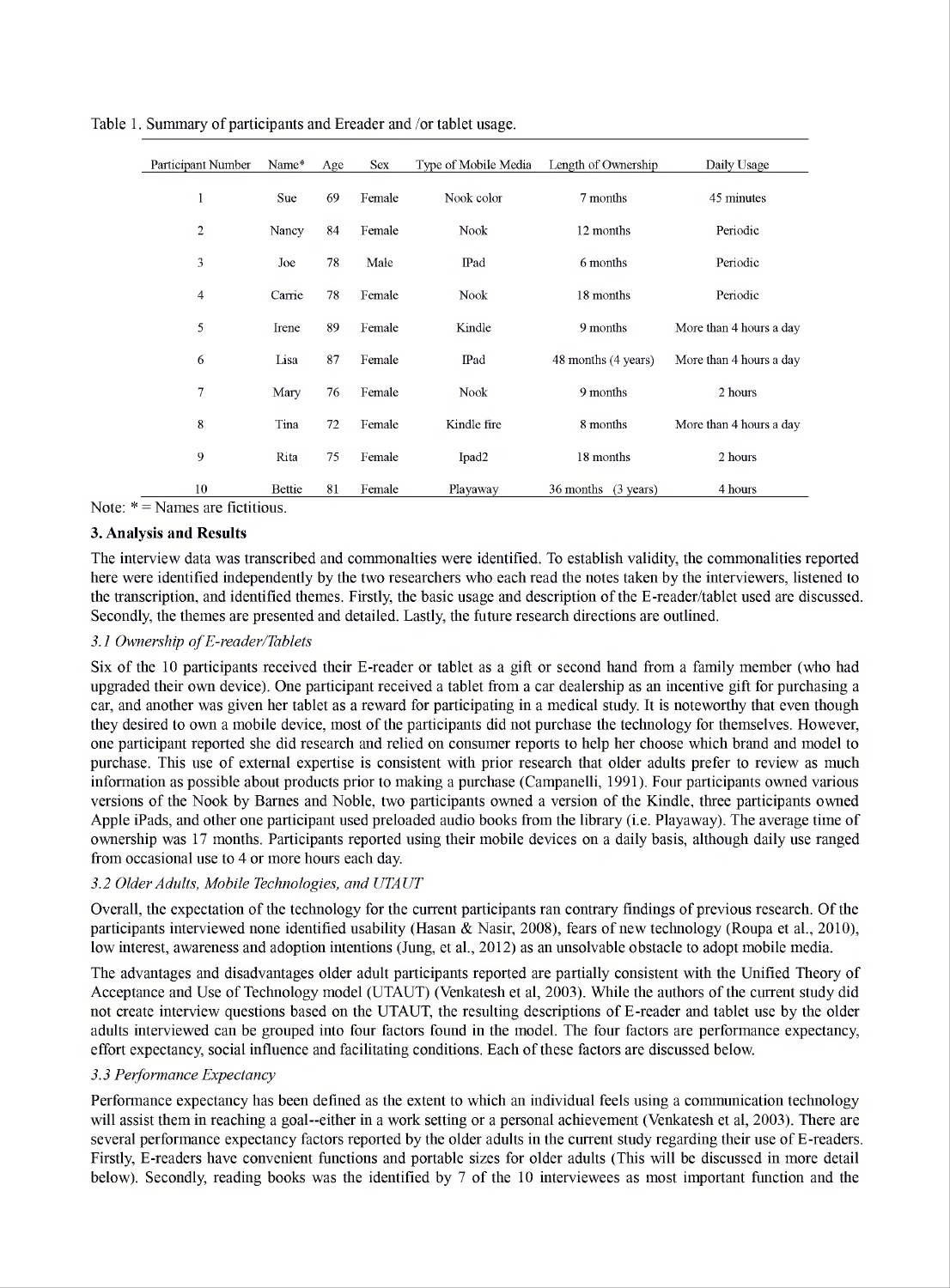reason for obtaining an E-reader. Sue said "I think we all use it for same thing, mainly reading books." Thirdly, the ability to adjust font size enhances the book reading environment for them. Overall, most participants reported being satisfied with their mobile device. The majority of the older adults in the study tended to focus on replacing traditional (non-digital media) with the mobile devices, and only few (3 of 10) utilized any additional functions related to Internet connection. However, this tendency seemed to be dependent on the types of mobile devices they own. Those who owned tablets were more highly involved in online activities compared with those with an E-reader without Wi-Fi capabilities. This result is consistent with concerns about lower levels of media use leading to older adults being less involved in political communication and participation (Wei, 2012).

The ability to connect to the Internet was an important feature to some participants. The participants with Internet access on their mobile device reported checking email and surfing the web as the most important features on their E-reader or tablet. Those participants reported that they use their mobile devices far more than their desktop computer. This was especially true for activities such as web searches, scheduling, and checking e-mail. Lisa said "Oh, I also buy things on mine, because it's hard to get to the stores."

Another participant reported that she loves her calendar on E-reader for scheduling. They all recommended more current model of E-readers because newer ones have many features that they felt other older adults would enjoy. The participants without Wi-Fi capability hope to upgrade to a model with Internet access in the future.

# *3.4 Effort Expectancy*

Effort expectancy or ease of use was also discussed by the older adults in the study. Many of the participants reported that it took some time for them to learn how to use the features of their mobile device. There are several distinctive differences in mobile device use that distinguish older adults from other generations and which are consistent with previous research (Chi & Chandha, 2011; Wei, 2012). Even when participants have access to the Internet on their mobile device, there are some usability issues to be improved so that older adults feel more comfortable. Some participants reported usability issues-especially when comparing them to using traditional paper books. Mary said, "If touching [the screen] won't go fast enough for me, I click; because, it's a little bit faster."

The findings of the current study demonstrate that older adults are able to weigh the pros and cons of their current E-reader and the cost of new devices. Even though there was interest in some other features, such as larger screens, color screens and additional coverage of Internet access, there was not enough confidence that an upgraded E-reader is worth of the extra money. The participants were concerned about the heavier weight of the devices with larger screens. Additionally, there was concern about the ability to replicate behaviors they can do easily with non-digital technologies. In particular, there was concern about note taking or commenting on the text. Carrie noted: "I would be nice occasionally to be able to connect to the internet through this when I'm away from the home; I've got the Internet at home because I got a computer. But I have a group of friends we meet weekly at Starbucks, it's a book discussion group, there are two of us in the group of five who have E-book readers. And sometimes we get our books on our reader. And now the next book that we are going to study, I decided not to get it on my reader, because I don't know how to note and so forth, and I found the procedure flip back and forth when looking at for something in a regular book that it is flipping to here, so I chose to do my next book in a book form rather than electronic form."

#### 3.4.1 Satisfaction

Most participants described being satisfied with their E-reader's performance, especially when they use their E-reader for reading. However, when asked if they wanted to upgrade to a more current model, they agreed they would like upgraded features-especially to color screens. (It should be noted that the desire for color screens was not to watch movies or television programming but to see images in books.) Participants were concerned about the weight of the devices with larger screens. Many participants said they would not want to buy a more advanced E-reader because of the expense. Sue said "If you are gonna use it like a iPad it would need to be improved, but it'll have to be bigger,... but I don't think it's worth of the extra money which is why I didn't go for an iPad." Participants were satisfied with the large screen televisions and high quality of surround sound of movies that local community center offers. There may be a social dimension to watching movies as well.

The participants identified other improvements they would like to see made easier, such as sharing E-books with other people. Two participants reported they tried this feature several times but were unsuccessful, and they never tried it again. Others were not aware that this feature was available to them. Some participants did not understand how to use the bookmarking and note taking options. Lastly, there was a desire for E-readers/mobile devices to be more customizable to their personal characteristics (i.e., touch pressure, font size, and color).

#### 3.4.2 Usability

Participants reported that they found their mobile devices to have convenient functions and to be a portable size. The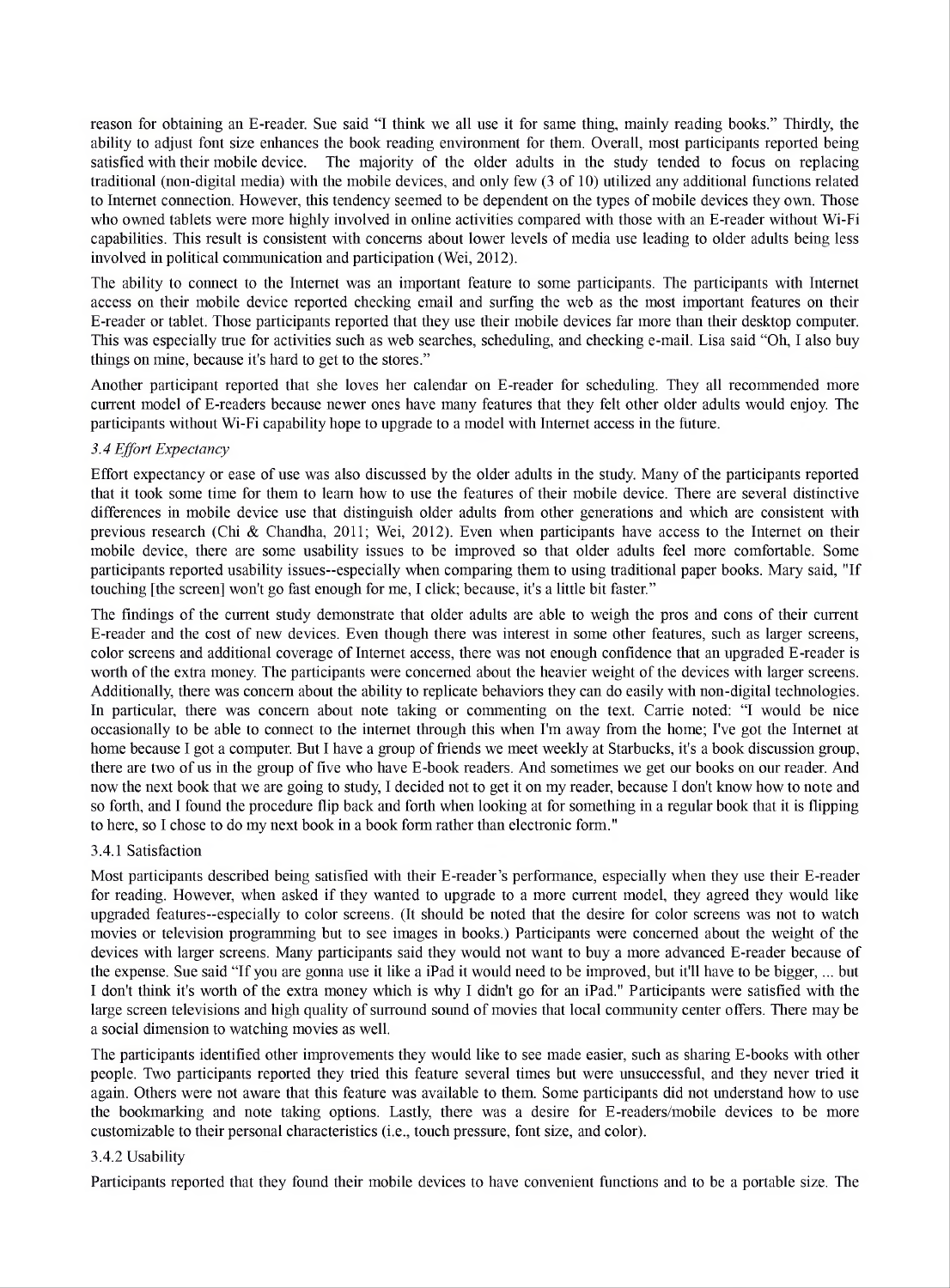lightweight of the mobile device allows them to carry multiple books on the E-reader. All the participants with an E-reader reported it is much easier than carrying a large book or multiple books. They also reported using their mobile devices when they are away from home such as waiting for appointments or at the doctor's office. For example, Sue said "If I have to go an appointment then I have to sit and wait while I take the Nook because it's easier than owning a book. I do not check my emails it's not the most convenient thing to check e-mail."

All the participants reported trying to have an E-book on their E-reader at all times for when they have chance to read. Reading books was the most important function and the primary reason for obtaining an E-reader for most participants. Also, compared with paper books, E-readers are light weight and can mark the page where the reader has left off. Sue said "I've got a (paper) book on Margaret Thatcher that I would love to finish reading but it is 1200 or 1300 pages, and it is hard back, and it is heavy." The participants reported they liked being able to store several books at a time, which allowed them to choose the books they wanted to read at any time.

Another popular feature reported by the older adults was the ability to change the font size. Most participants reported needing to increase the font size on their E-reader so they could see the text. They reported not being able to read the text in standard sized books. One participant reported assisting friends in changing the font size to be larger so her friends could read using the E-reader. This led to her friend purchasing a mobile device. In fact, for some participants this was a primary reason for obtaining an E-reader. Carrie said "In fact is, my sight gets worse, I can get up, so the letters are look like about an inch, but it's easy to switch from one to the other, and I have it on the size now that I like, and I like to keep it that way, as long as I can.

Another issue discussed by some participants was some of the benefits of traditional paper books over E-books. Some participants enjoy writing comments or taking notes in the margins, and they did not know how to use the notes function on their E-reader. Several commented that when they are reading an E-book version of title for their book club, the page numbers are often different from the printed version which creates confusion and frustration. Participants consistently reported that the E-readers have usability issues over traditional paper books such as flipping pages, navigation, touch sensitivity, and page layout.

Some participants reported not liking features related with the touch screens of mobile devices. Specifically, the actions required to turn book pages forward and backward. This is a different motion than turning a physical book's page, which was something they could do mindlessly. A related issue is the sensitivity of the touch screen – especially for turning pages. Most of (7 of 10) participants complained about that touching to turn pages is not convenient nor accurate.

One of the participants was not able to use all the features she was interested in using because learning how to use it was hard for her. She believes that she is too old to learn new technology, and she gave up trying to learn. Instead, she uses her computer to send and read E-mails, to do Internet searches, and online shopping. On the other hand, she reported she really would like to be able to do the same things on her mobile device.

#### 3.4.3 Differences between Mobile Devices

There were some dramatic differences between the participants who owned E-readers (e.g. Nooks and Kindles) and those who owned tablets (e.g. iPad and Kindle Fires). The participants with tablets reported utilizing them for far more than reading E-books. They reported second screen viewing and online shopping.

# *3.5 Facilitating Conditions*

The degree to which an individual believes an "organizational and technical infrastructure exists to support use of the system or communication technology" (Venkatesh et al, 2003, p. 453). The interviewees valued the availability of face to face assistance. This finding is consistent with the conclusion in earlier studies that older adults more rely on the telephone as a way method of communication than younger adults (Dickenson & Hill, 2007), and it may be related to vision and hearing loss of older adults (Browning, 2002).

Some participants believe that an advantage of their owning a Nook over other types of devices is that they can get assistance from in-store helpers, and they value the availability of face to face assistance. They do not like dealing with somebody over the phone because they might not understand the problem. These seemed to participants feel that all technology can go bad. This sentiment was summed up by Sue, "If something went wrong, I can take it physically take it up to my E-reader company, otherwise you have to package it up and send it back. I didn't want to handle it.....I want it to be able to deal face to face with somebody when your technology goes bad." Other participants did report they received assistance with their mobile devices from librarians at their local library. Therefore, they value the linkages between offline and online environment of portable media.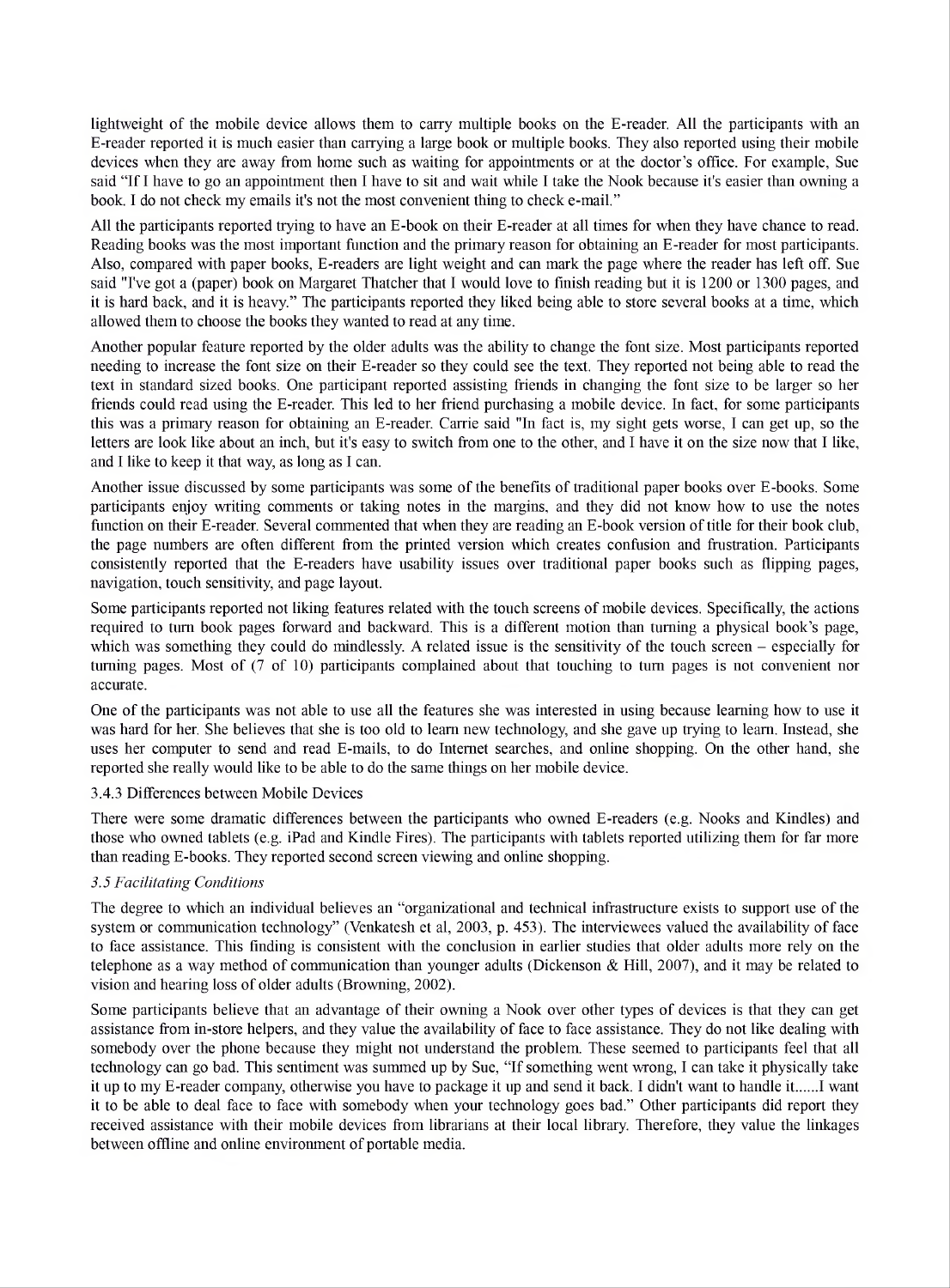#### 3.5.1 Access to Features

An enhanced book reading environment was reported as a large advantage of owning a mobile device. Participants explained they enjoyed being able to browse titles and genres of books. For several participants this was extremely important in part because it allowed them other options than having to venture to the library. Carrie said "I always love to go to the book stores to browse books, now I can do that [on my E-reader])."

#### *3.6 Social Influence*

Venkatesh, et al. (2003) defined social influence as the as the extent to which a person perceives that important others believe he or she should use a new communication technology. We saw this in how many of the participants told us they had obtained their E-reader or tablet as a gift or a hand-me-down from a family member.

#### 3.6.1 Family & Friends

Older adults showed reliance on younger family members to set up the technology and for updating E-books and other content (Browning, 2002). Five of the 10 participants reported that did not purchase their own E-books but had received them from family members who shared a copy with them. All the interviewees referred to receiving assistance from friends and family: "[My] grandkids teach me how to use it" or "my family bought me the E-reader, so they pushed me into it" and "My daughter has the same E-reader, and [she] is my source of information. Further, Rita said, "It takes time, yeah, my grandchildren come in 'all you do is push this Nanna, this one Nanna, that one Nanna'"

Participants with tablets reported using social media to connect with family members. Approximately half of the interviewees expressed an opinion that older adults had to adjust and adopt newer communication technologies (e.g., Facebook) so they could have contact with younger family members. Rita reported she "would not know what was going on with her grandchildren if she was not on Facebook."

#### **4. Discussion Summary**

Overall, the older adults interviewed reported that they expected mobile communication technologies would be beneficial. They reported there positive outcome of using mobile technologies. Specifically the technologies assisted them in activities they were already engaged in doing. E-readers allow them to enlarge the text, and they help them to obtain books on online when getting to the library branches is becoming more challenging. They also reported experiencing some challenges. Some issues they said they had anticipated and some of them they said they did not (touch pad sensitivity issues in "turning" book pages). However, the older adults we interviewed pushed through the challenges and had been using their mobile devices for at least several months. All were enthusiastic about using their mobile devices. Nancy said "What I love about technology is... you can just go to your computer and Google it and get the information you want immediately, you don't have to go to the library to do it, you don't have to have all those books like we always had."

When asked how they overcome the reported obstacles, the participants reported that they relied on their family, in-store classes, and other available resources. The majority of participants reported not only reading books with their E-readers but also using the mobile devices to: access E-mail; communicate with their family and friends; browse lists of newly published books; compare book reviews; and purchase printed books to read. Some participants also reported using their mobile devices to kill time with playing games and introducing friends to a new technology. They are willing to adopt newer technologies and they desire access to better content. Some participants reported they love discovering and using new technology. These findings are consistent with prior predictions that older adults will adopt newer technologies that feel are not overly taxing (Chamess & Holley, 2004).

#### **5. Conclusion**

The older adults interviewed were able to articulate their satisfaction and dissatisfaction with the E-readers and tablets that they had been using for several months. Overall, there was general satisfaction with the devices. Many participants reported that the ability to customize the settings improved their experiences. Additionally, other participants reported using mobile technology to keep in touch with family members.

#### **References**

- Browning, C. J. (2002). Communication perceptions of older adults with sensory loss and their communication partners: Implications for intervention. *Disability & Rehabilitation, 24(7),* 356-363. <http://dx.doi.org/10.1080/09638280110096250>
- Campanelli, M. (1991). The senior market: Rewriting the demographics and definitions. *Sales and Marketing Management, 143(2),* 63-69.

Chamess N., & Holley, R (2004). The New Media and Older Adults: Usable and Useful? *American Behavioral Scientist*